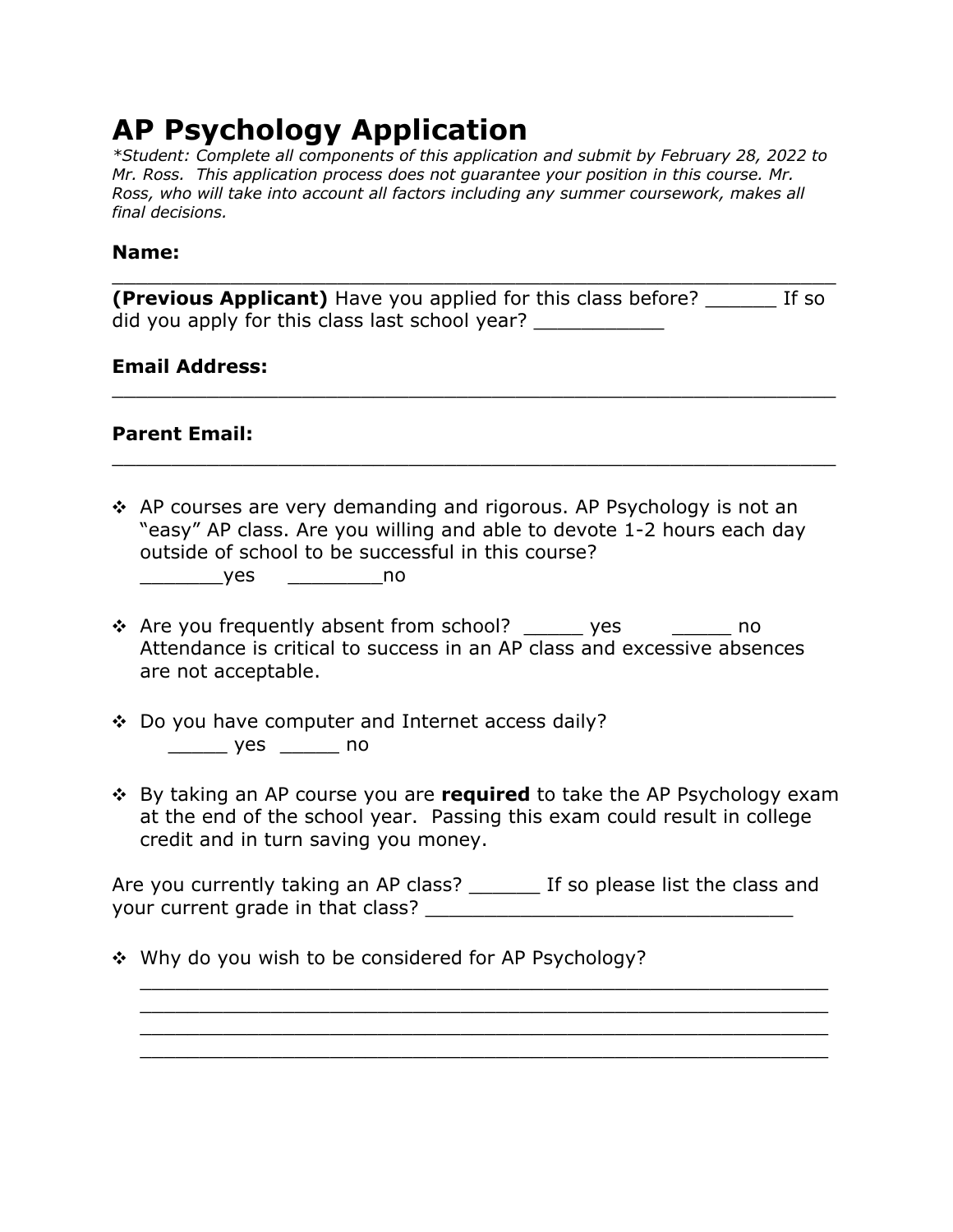**\*Teacher recommendation: (Social Studies or English teacher)**

**\*Please print off the next page titled teacher recommendation and politely ask your Social Studies or English teacher to fill it out for you (way before the deadline). Your teacher will place this form in my box in the front office.**

**\*The next part of the application is the entrance essay prompt and all pertinent information is provided on the next page. Make sure you follow directions and thank you for your interest in AP Psychology.**

**Mr. Ross AP Psychology**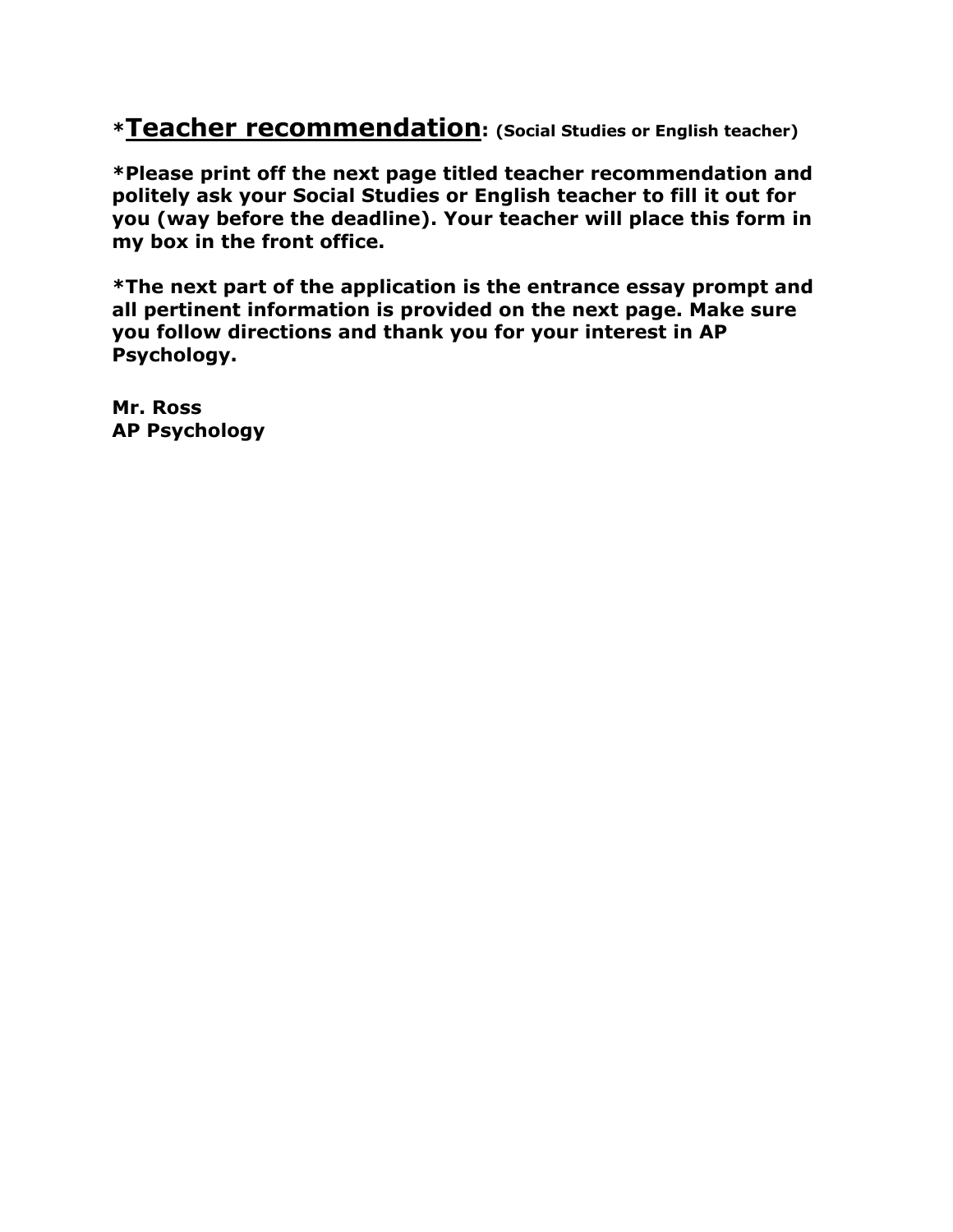### **AP PSYCHOLOGY RECOMMENDATION**

*\* Teachers: please complete this form honestly and return to Mr. Ross by 2/28/22. The student will NOT* see this form or be advised as to what you have recommended. Also be aware that Mr. Ross, who takes *all recommendations into consideration, makes the final decision. Thank you for your valued feedback!*

Student's Name

Student's Current Class (circle):  $9^{th}/10^{th}/11^{th}$  Student's Total # of Absences:

Please consider the following characteristics of the candidate in making your recommendation:

**~~~~~~~~~~~~~~~~~~~~~~~~~~~~~~~~~~~~~~~~~~~~~~~~~~~~~~~~~~~~~~~~~~~~~~~~~~~~~~**

- Commitment to intellectual pursuits
- Ability to deal with abstract concepts
- Self-expression in writing and speech
- Capacity for independent study
- Ability to accept and apply constructive criticism
- Exemplary attendance
- Overall dedication and commitment to academics
- Always exceeding expectations

Recommendation:

- Highly recommended
- \_\_\_\_\_\_\_\_\_\_ Recommended
	- \_\_\_\_\_\_\_\_\_\_ Recommended with reservation
		- Not recommended

Comments:

English/Social Studies Teacher's Signature

**AP Psychology Teacher Verdict:**

**\_\_\_\_\_\_\_\_\_\_ Recommended**

- **\_\_\_\_\_\_\_\_\_\_ Recommended with reservation**
- **\_\_\_\_\_\_\_\_\_\_ Not recommended**

**Comments:**